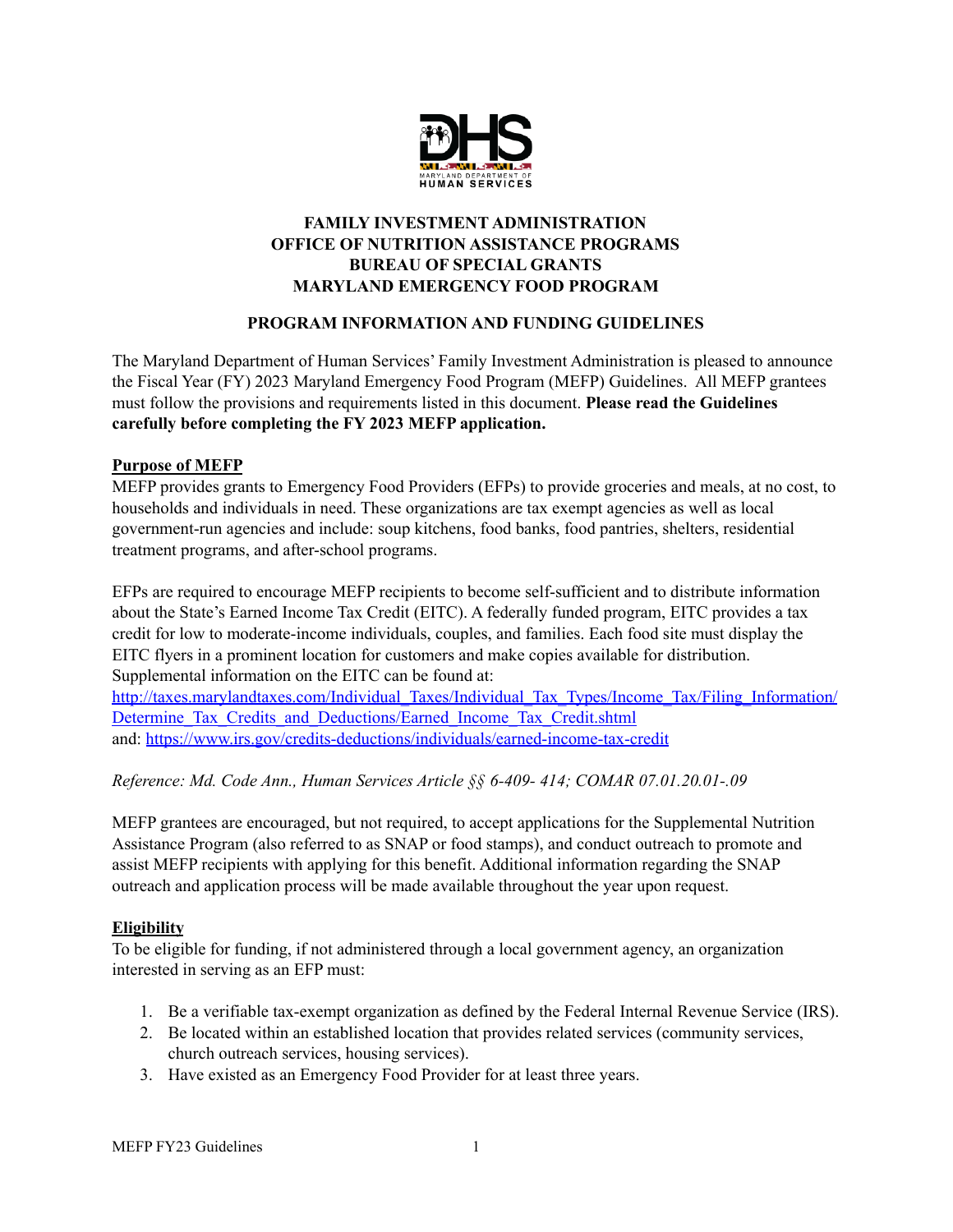4. Be able to demonstrate community support in the form of cash or food donations from outside entities (as examples: local schools, churches, community food drives).

# **MEFP Fund Allocation**

Funds allocated to each jurisdiction in Maryland are based on available funding and indicators of need such as: number of individuals/families living in poverty; unemployment; and number of individuals/families receiving benefits from the SNAP.

## **The minimum award amount is \$2,000.00 and organizations that have not received an award in the past three years (July 1, 2019 - June 30, 2020) will receive no more than that amount.**

#### **MEFPApplication**

Please answer all the questions on the application accurately and thoroughly. You may use additional pages, as needed, in order to answer questions completely. Applications that are incomplete, submitted without required signatures, or without the required documentation will be deemed ineligible.

Applications are evaluated based on factors such as: the inclusion of all required **documentation and signatures**, thorough completion of all **information requested in each section** of the application, and proposed outcomes, including: specific description of how Grant funds will be used, goals for increased outreach, and explanation of need. **DHS will also review prior performance of applicants that have previously received MEFP funding when considering their new applications.**

Applicants granted MEFP funds will receive an award letter stating the terms of the agreement including: the award amount, grant year, deliverables with timelines, and DHS contact information.

MEFP funds are approved for one fiscal year. For FY 2023, the award period is **July 1, 2022 - June 30, 2023.**

**It is no longer required that an organization administering more than one food distribution program in a jurisdiction apply separately for each site or food program. The umbrella organization and fiduciary agent may submit one application for a grant that will be used to purchase food for all of their food programs in that jurisdiction. In the single application, all organizations using MEFP funds for food should be identified by location, program type and population served.**

It is the responsibility of each applicant to read and become familiar with the MEFP Guidelines. A grantee's failure to meet any of the grant requirements, such as timely reporting and submission of receipts, may be prohibited from receiving subsequent grants from DHS and may be required to return the current year's grant to the State of Maryland. **Signing and submitting the application constitutes the organization's agreement to abide by the MEFP Guidelines**.

## **Application Deadline and Submission Information**

The FY 2023 MEFP applications must be received by DHS no later than 4:00 PM on Friday, March 18, 2022. Late applications will not be considered.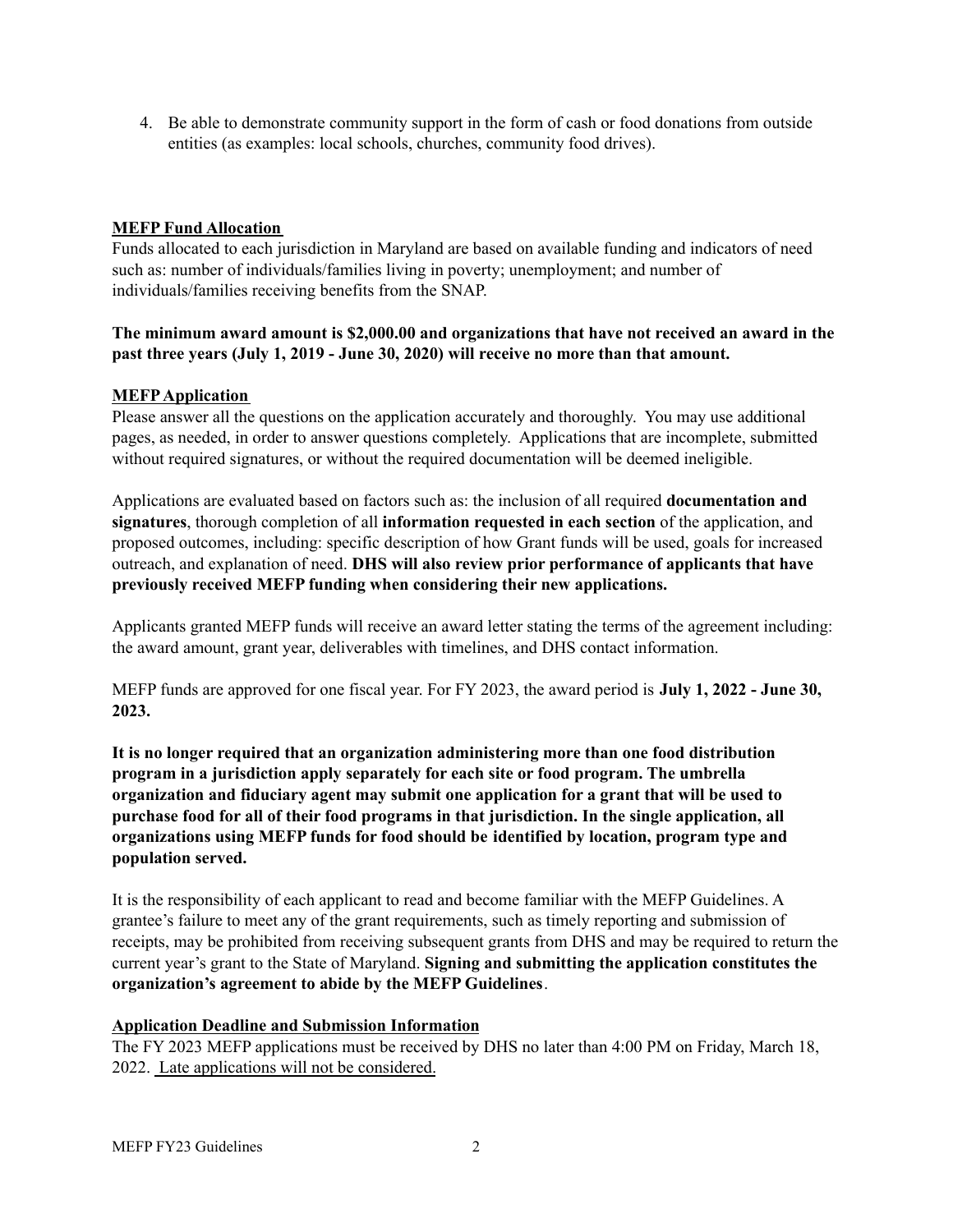An application will be considered late if it was not received in the MEFP Coordinator's email inbox or, in the case of a hard copy received by DHS, by 4:00 P.M. on the due date. **It is preferable that applications are emailed.** If a grantee chooses to mail its application, DHS recommends that it only use Express Mail, Priority Mail, or Certified Mail as these are the methods for which verification can be provided of both the date and time of receipt.

Organizations submitting late applications will be notified of their ineligibility in writing. Please note that, with the exception of additional pages on which to complete an answer, changes to the application will not be permitted without prior approval of DHS.

Electronic submissions must be sent to: **[BureauOf.SpecialGrants@maryland.gov](mailto:BureauOf.SpecialGrants@maryland.gov)** 

All mailed and hand-delivered applications must be sent to:

Maryland Department of Human Services 311 W. Saratoga Street Baltimore, Maryland 21201 Attention: Annette Jones-Wilson, 2<sup>nd</sup> Floor

## **Tax Exemption Documentation**

If applicable, documentation of your tax exempt status must be included with your application. The name of the organization on the IRS tax exemption letter must match the name on the application. If you are included in an IRS tax exemption group ruling as a member of a larger or parent organization, you must provide a statement from your parent organization, on official letterhead, verifying your inclusion in the group ruling.

If you do not have a recent version of your tax exemption documentation, please use the link to the IRS website below, locate your status information, and submit it with your application.

[http://apps.irs.gov/app/eos/pub78Search.do?dispatchMethod=navigateSearch&pathName=forwardToPub7](http://apps.irs.gov/app/eos/pub78Search.do?dispatchMethod=navigateSearch&pathName=forwardToPub78Search&searchChoice=pub78) [8Search&searchChoice=pub78.](http://apps.irs.gov/app/eos/pub78Search.do?dispatchMethod=navigateSearch&pathName=forwardToPub78Search&searchChoice=pub78)

Please note that if your organization is not in good standing and/or has a tax offset or lien, your **organization will not be eligible for a Fiscal Year 2023 MEFP grant.**

#### **Provider Information and Program Changes**

MEFP applications must include the **full legal name** of the food program, food program director and, if applicable, the name of the sponsoring organization (church, government agency, etc.) responsible for the program. MEFP award checks will be made payable to the **legal name of the applicant organization.**

**Any changes to the food program structure, including a change in leadership or food program closure, must be communicated to the MEFP Coordinator via email within 30 days of the event.** Programs that close or suspend operations for more than 60 days must return all unspent award funds before terminating operations.

#### **Demographics Data Reporting**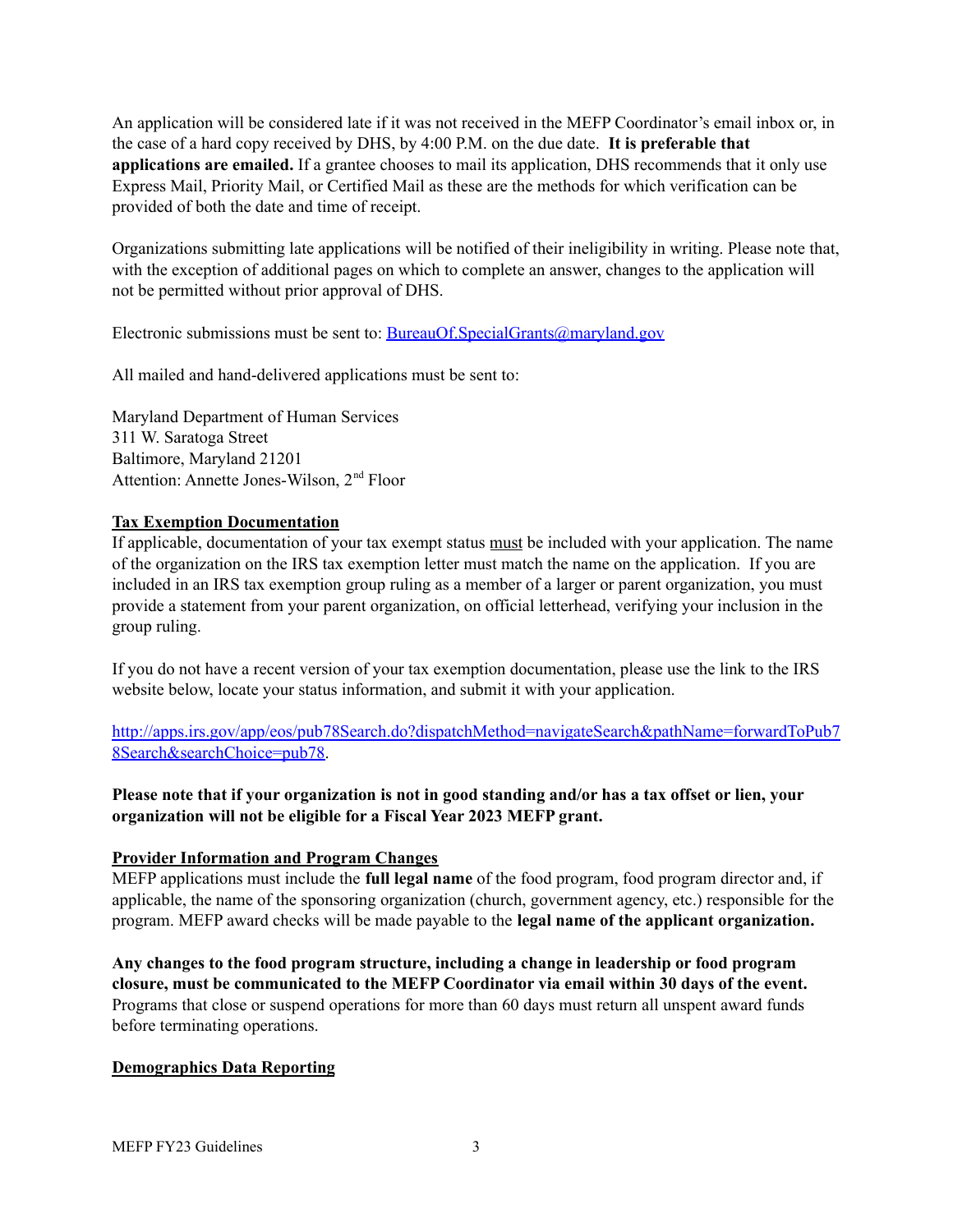Applicants must accurately complete the section of the application that requests demographic and service data; population served; and number of meals and/or groceries provided. Please complete the appropriate information for your type of food program. For example, a soup kitchen, shelter, or residential treatment program should provide the number of meals served per month; whereas, a food pantry should provide the number of bags of groceries distributed per month. Applications will not be considered without this information.

# **Budget Information and References**

The budget section of the application must be accurately and thoroughly completed. MEFP funds should be kept separate from other funds on a financial statement or bookkeeping system. Records and customer files should be stored securely, in a locked room or filing cabinet. All supporting documentation must be maintained in your program files and available for review at the annual site visit and retained for a period of three years.

If your organization has not received a MEFP grant from DHS in the last three years, you must provide two letters of reference with original signatures. The letters must be from community groups or businesses with which the organization has done business. Additionally, letters of reference may be from an agency that refers customers to your organization or provides volunteers for your program. The letters must be on official letterhead, sealed in a separate envelope and mailed to Annette Jones-Wilson, MEFP Coordinator, at the above address. The letters may not come from members of your own organization or congregation, clients of your feeding program or employees of DHS.

# **Award Use and Prohibitions**

The MEFP grant is to be used **only** to purchase food for meals and/or groceries and distributed at no cost to individuals and households identified as eligible and in need. MEFP funds may not be used for other purchases including food-related items such as cutlery, food storage containers, grocery store or other gift cards (unless designated as "food only"), paper or cleaning products. Providers are strongly encouraged to purchase food that is produced, grown and harvested in the State of Maryland and to purchase from local farmers markets when feasible and cost-effective.

Invoices alone do not constitute proof of purchase; therefore, those must be accompanied by a copy of the canceled check with the amount of the check matching the amount on the invoice.

Organizations must distribute food purchased with MEFP funds at no cost to eligible individuals or households and may not require individuals or households to purchase MEFP foods. This includes purchase through Electronic Benefits Transfer Cards (EBT). Supplemental Nutrition Assistance Program (SNAP) benefits are intended for the recipient and his/her household exclusively.

# **MEFP Food Storage and Facility Management**

All MEFP food, perishable and non-perishable, must be kept in a designated area and labeled "MEFP." Food may be stored in a separate unit or separated by labeling the individual shelves designated for MEFP food storage. MEFP storage areas and/or containers must be locked when not in use. You must also ensure that you do not distribute expired foods or dented cans and that a consistent inventory system is in place. Storage areas will be inspected during the MEFP monitoring visit.

If your organization repackages loose non-perishable or large packages of perishable food (e.g., separating bulk grains or bulk chicken breast packages into individual servings), kitchen and pantry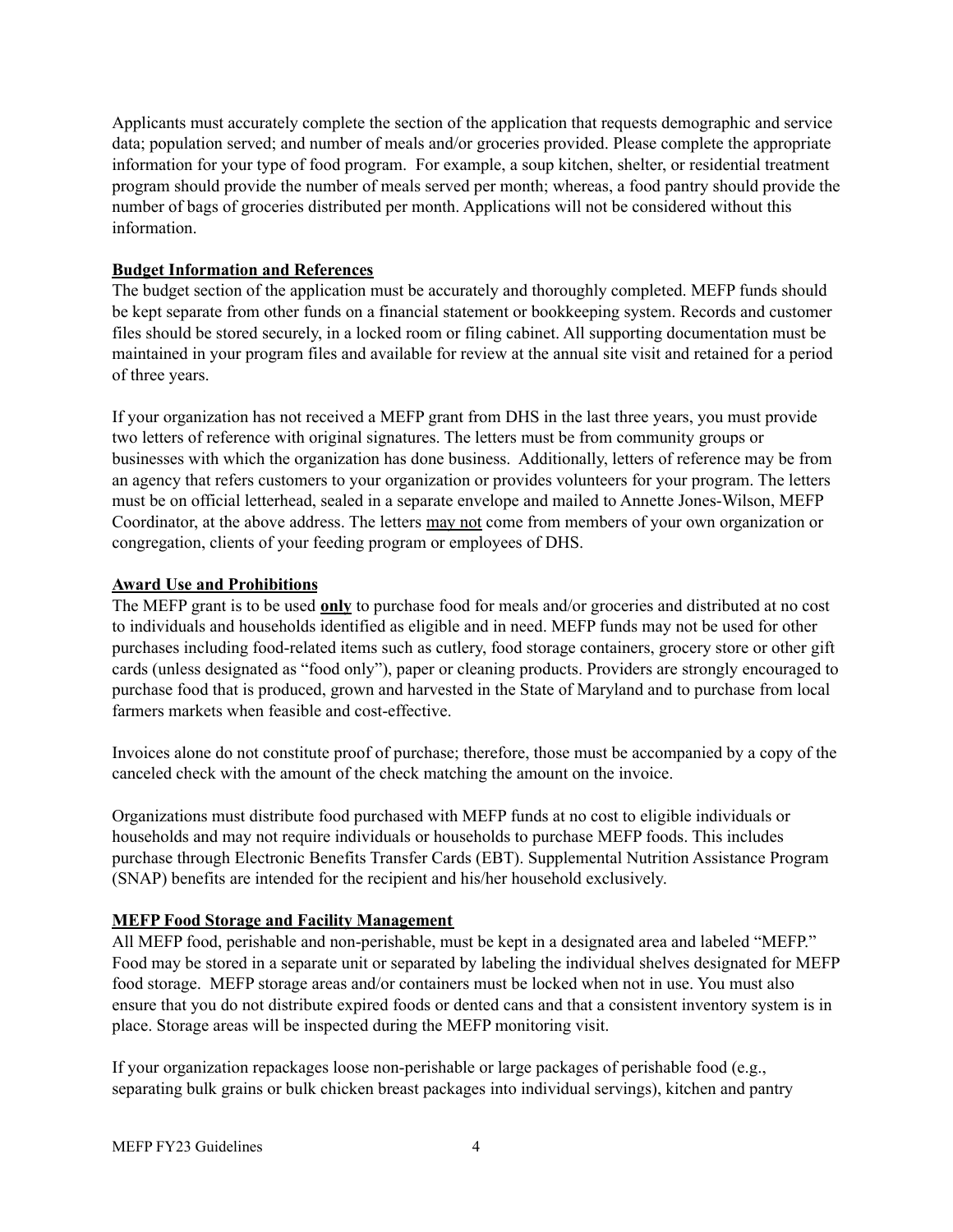workers must follow USDA's safe food handling program protocols. If you have questions about those protocols, please contact the MEFP Coordinator for clarification.

MEFP food programs must follow their local health department regulations for sanitation, food service, quality control and cleanliness. All MEFP providers must have rodent and insect infestation controls for their facility.

## **Record Keeping**

Grantees must maintain accurate and detailed records regarding the use of MEFP funds. The grantees' records must include: information on the demographics of the patrons of the food program (adults, children, families, etc.) and number of bags of food distributed or number of meals served ("Units of Service") by the program to needy individuals.

Grantees must document all purchases made using the MEFP award and include proof of payment. Proof of payment documentation consists of an invoice with a copy of the canceled check and/or receipt showing payment at point of sale. Receipts must: be legible; include the store name and date of purchase; reflect only MEFP eligible food items; and not exceed the MEFP grant amount **by more than a reasonable amount (within one hundred dollars whenever possible**). Invoices not paid in full at point of sale must be accompanied by a canceled check. All canceled checks must show legible front and back sides.

MEFP Purchases should be made separately from other funding sources. This will help alleviate any perception of misuse of state funds. Quarterly reports with receipts, canceled checks and services provided must be submitted with a total number of individuals and families served and meals and/or groceries provided using MEFP funds. **Receipts reflecting purchases funded by sources other than MEFP will not be accepted**. In this case, DHS will notify the provider, within two business days following its review of a grantee's documentation, of the grantee's requirement to submit only those receipts which reflect MEFP purchases. Receipts should already be calculated before submission. Grantees must keep copies of documents and records relating to the MEFP award in their files. The Quarterly Report template will be included with your award letter.

#### **Reporting Deadlines**

Quarterly reports are due to the MEFP Coordinator Annette Jones-Wilson on or before the deadlines listed on the following page. It is preferred that the reports be emailed to: [annette.jones-wilson@maryland.gov,](mailto:annette.jones-wilson@maryland.gov) copying Office of Nutrition Assistance Programs Director, Mischelle Williams at mischelle.william[s@maryland.gov](mailto:bonnie.ariano@maryland.gov). Grantees may also mail or hand-deliver reports to the following address:

Maryland Department of Human Services 311 W. Saratoga Street Baltimore, Maryland 21201 Attention: Annette Jones-Wilson, 2<sup>nd</sup> Floor

**The reports are due each quarter, regardless of whether funds were spent during the reporting period.** When MEFP funds have not been used in a particular quarter, the food program's director **must still submit an Activity Report for that quarter noting that no MEFP funds were expended and the**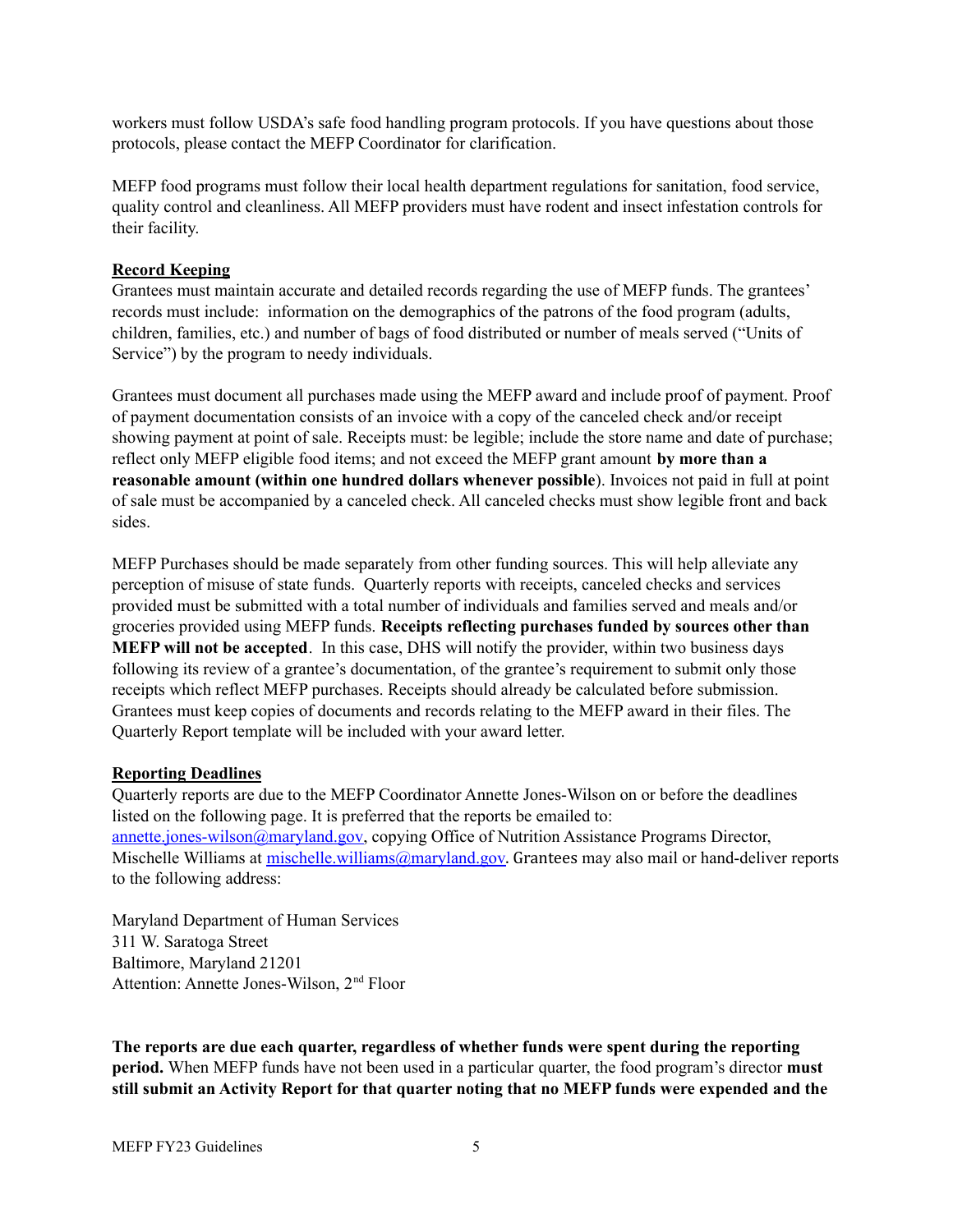## **reason why they were not used. Once all funds have been expended and the accompanying reports submitted, no further quarterly report submissions are required.**

All records, receipts and documentation to provide proof of expenditure of grant award funds must be maintained by the recipient organization for three years.

Late submissions of reports will be documented and noted in the grantee's MEFP file as "non-compliant" for that quarter. **All instances of non-compliance will be considered when reviewing and scoring applications for subsequent MEFP grants**.

**Reminder e-mails or phone calls will not be sent out or made to programs**. Please note that the deadline for the final quarter has been shortened and fourth quarter receipts must be submitted earlier than previous quarters.

**Grantees must expend all MEFP funds by June 01, 2023 unless special permission has been given; any unexpended funds must be returned to DHS by June 30, 2023.**

| FY 2023 MEFP Quarterly Closing and Reporting Deadlines |                              |                     |                            |
|--------------------------------------------------------|------------------------------|---------------------|----------------------------|
| Quarter                                                | <b>Eligible Purchases</b>    | <b>Quarter Ends</b> | <b>Submission Deadline</b> |
| 1 <sup>st</sup>                                        | July 1 - September 30, 2022  | September 30, 2022  | October 14, 2022           |
| 2 <sup>nd</sup>                                        | October 1- December 31, 2022 | December 31, 2022   | January 13, 2023           |
| 3 <sup>rd</sup>                                        | January 1 - March 31, 2023   | March 31, 2023      | April 14, 2023             |
| 4 <sup>th</sup>                                        | <b>April 1- June 1, 2023</b> | June 1, 2023        | June 16, 2023              |

# **Site Visits**

Grantees will receive an annual or, in some cases, semi-annual site visit. New programs under consideration for funding may receive a site visit prior to the award decision. Returning grantees will be scheduled for a Site Monitoring Visit during the fiscal year covered by the Grant. Whenever possible, BSG will provide a two week notice before a Monitoring Visit and will make every reasonable effort to accommodate scheduling conflicts on the part of the grantee. The Bureau may opt to conduct unannounced visits in special circumstances (i.e. report of misuse of funds, when the grantee cannot be reached). A Bureau of Special Grants staff person will tour the program's facility, storage areas and review program records. Included among the financial records to be reviewed should **be copies of current year financial statements and/or 990 Audit, if not already on file with DHS and** originals or copies of the receipts from all purchases of food items provided to individuals and households during the award year.